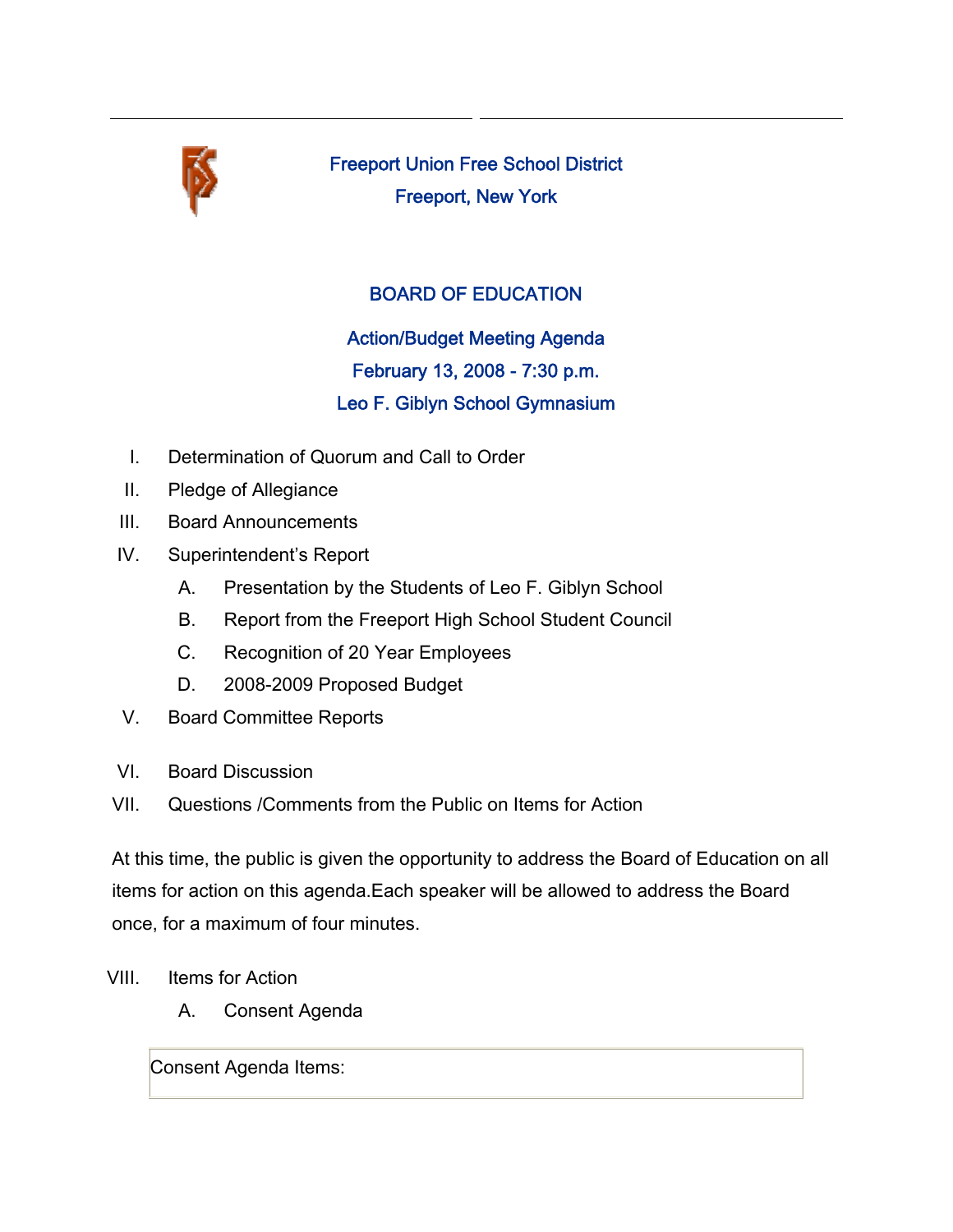BE IT RESOLVED that the Board of Education of the Freeport Union Free School District hereby approves the following items; a; b (I, 2, 3, 4); c (1).

1. Consent - Approve

Acceptance of the Minutes:

December 12, 2007; January 9, 2008; January 23, 2008

- 2. Consent Approve
	- a. Personnel Action
	- b. Request for Leave of Absence
	- c. Termination of Staff
	- d. Resignation of Staff
	- e. Appointment of Staff
- 3. Consent Approve

**Education** 

4. Acceptance of the Minutes from the Committees on Special Education and Preschool Special Education

December 13, 2007; December 17, 2007; January 4, 2008; January 14, 2008; January 15, 2008; January 17, 2008; January 22, 2008; January 23, 2008; January 24, 2008; January 28, 2008; January 30, 2008; January 31, 2008.

- X. Other Items for Action
	- A. Personnel
		- 0. Granting of Tenure
		- 1. Retirement of Staff
	- B. Finance